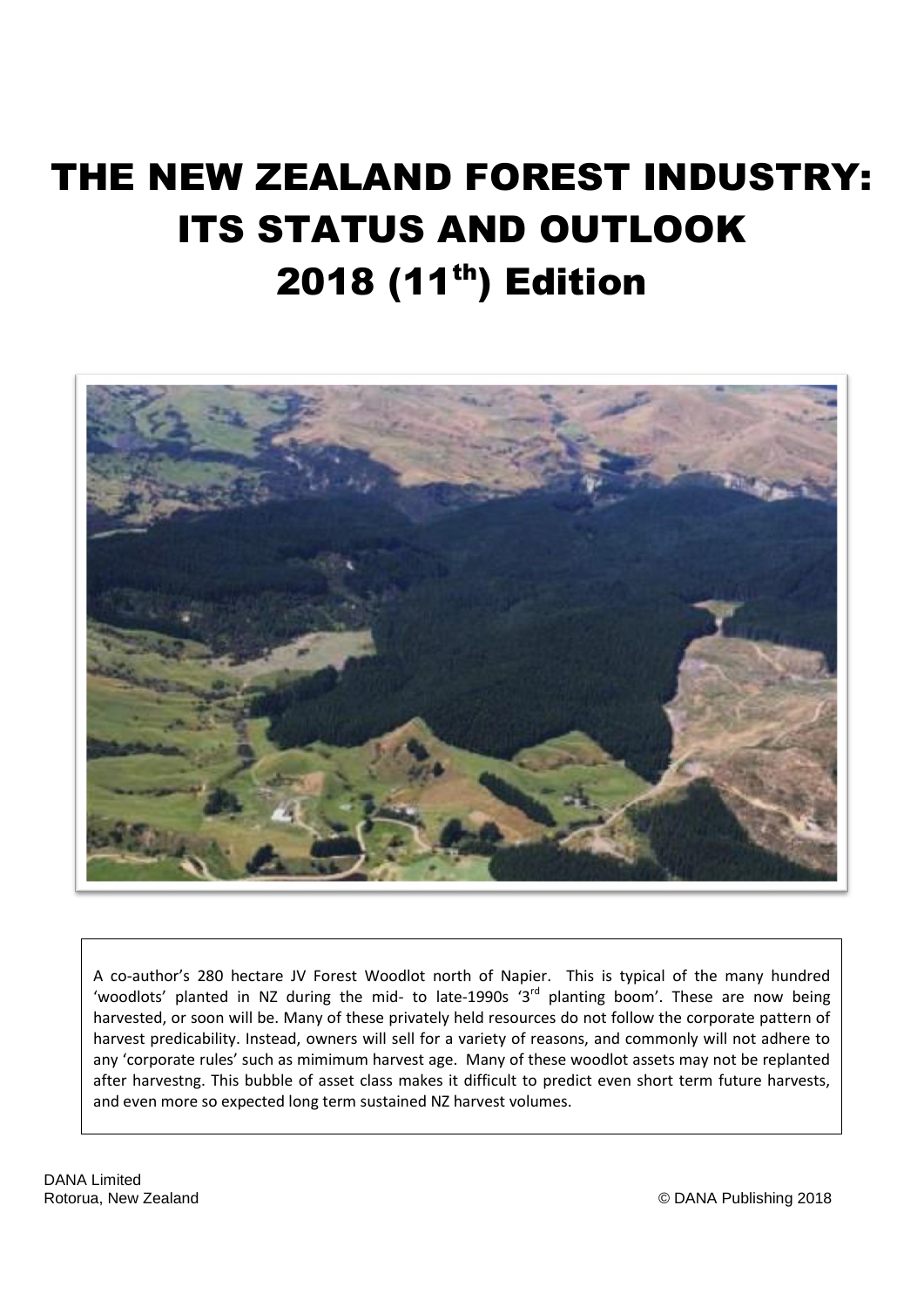### **THE NEW ZEALAND FOREST PRODUCTS INDUSTRY DATABASE REVIEW**

The 2018 edition of *"The New Zealand Forest Products Industry Review"* is the **11th produced by DANA Publishing**.

This Review has become an important tool for everyone involved/interested in the NZ forestry and forest products industry. This edition includes more than **75 tables and charts.** The review profiles **46 plantation forest owners** (from 3,000 ha to 200,000 ha), together with **57 sawmills**; and all engineered wood products and pulp and paper facilities.



# **Review Chapters**

### **Stop Press**

| Introduction:              | Summary, Forward Strategies, Statistics, NZ investment attractiveness                                                         |
|----------------------------|-------------------------------------------------------------------------------------------------------------------------------|
| <b>Planting History:</b>   | Long term: Government and private. Land use balance                                                                           |
| <b>Forest Resources:</b>   | 2015 Regional Harvest predictions [those available] 2014-2050. DANA national projection                                       |
| <b>Forest Ownership:</b>   | All forest and forest land OIO permits from 2009 to late 29015 Profiles of forest owners.                                     |
| Log and Woodchips:         | Production-trade-log price trends-woodchips trade                                                                             |
| <b>Pulp and Paper:</b>     | Production-trade. Profiles of all players. NZ's place                                                                         |
| <b>Solidwood Products:</b> | Production—trade. Mills closed. North and South Island sawmill profiles. Add value profiles                                   |
| <b>EWP:</b>                | Production-trade: Plywood-Veneer-LVL-MDF-PP-CLT-Pellets-Rosin-OEL-AC                                                          |
| <b>Conclusions:</b>        | DANA's take on major strategic and operating issues and where to from here. A 'Top 10' list of<br>major issues going forward. |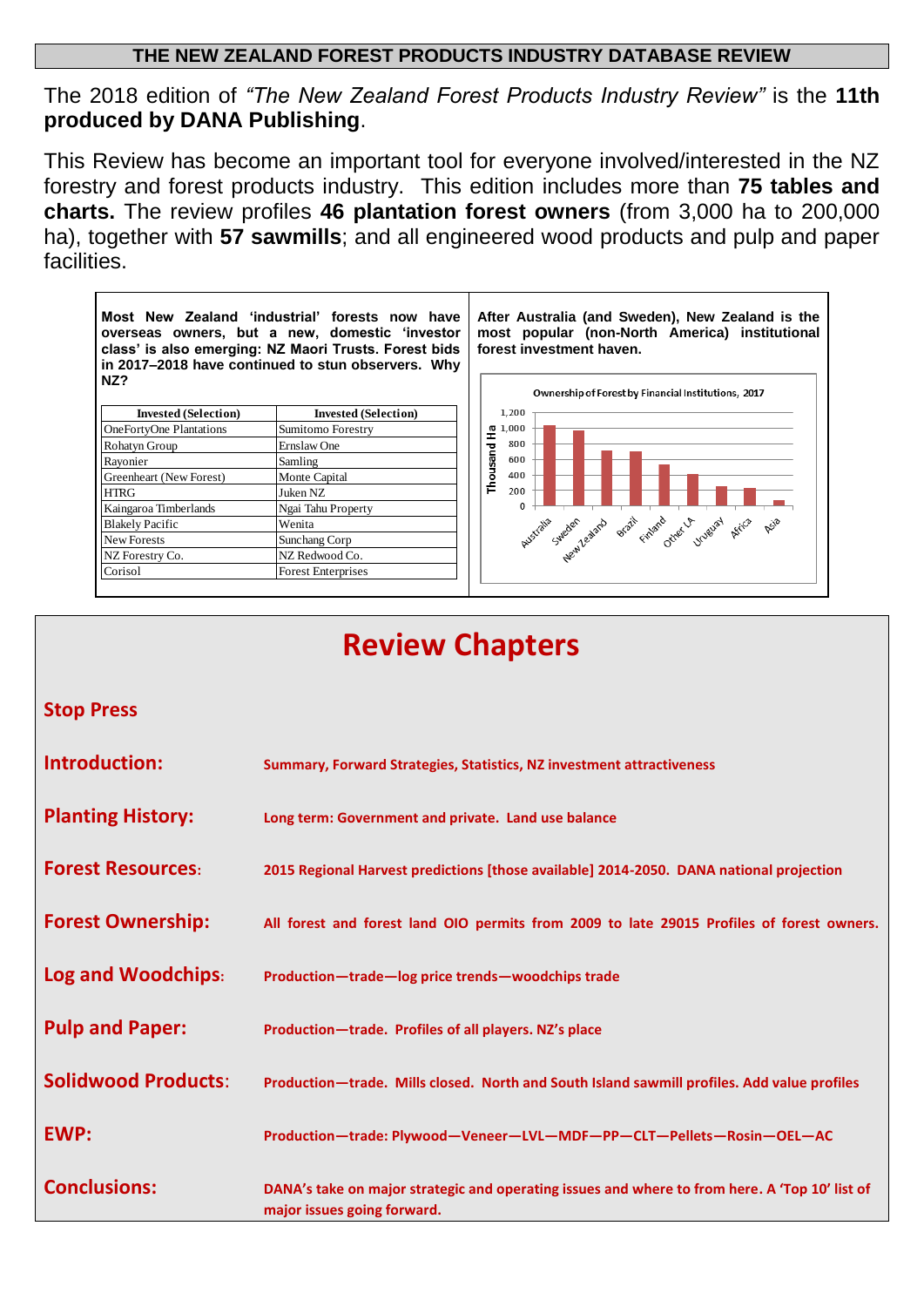### **2018 EDITION**



### **About the Authors:**

**Dennis Neilson** is a Director of the New Zealand–based international forestry and forest industry information firm, DANA Limited. **David Buckleigh** has previously been involved with DANA as a coauthor of several forest industry sector, and wine industry Reviews. DANA has also authored/coauthored/published more than 60 multi-client reviews on forestry and forest products topics. It organises several international conferences and industry tours each year.